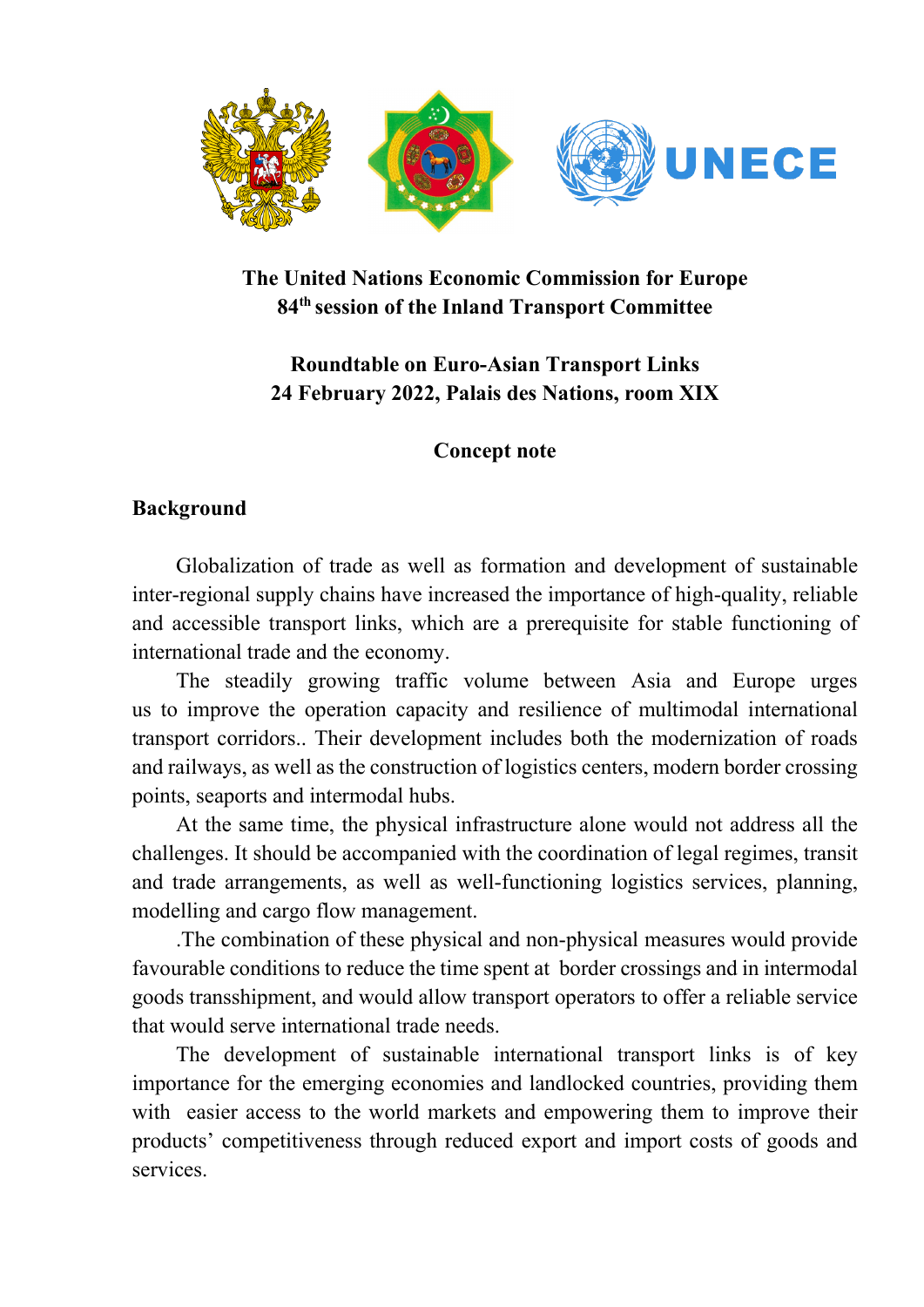The current situation calls for the effective and practice-oriented coordination between transport, economic operators and customs authorities at the regional level.

For more than 15 years the Inland Transport Committee of the United Nations Economic Commission for Europe has been working on improving the efficiency of transport connectivity across the continent.

An impressive analytical work has been carried out under the long-term project on the Euro-Asian transport links. Participants have identified 9 key rail routes and 9 road routes, 17 inland water transport routes, 52 river ports and 70 sea ports serving as a backbone of the interregional transport network. More than 300 priority transport infrastructure investment projects have been identified, and a geographic information system (GIS) aimed at visualizing the collected database on the corridors has been developed. An analysis of institutional barriers to the sustainable operation of cross-border transport routes has been carried out, as well as evaluation of maritime and land transport efficiency for different cargo types.

The next stage could be a coordinated transition to the implementation of practical measures identified in the analysis, in order to ensure resilient and seamless transport corridors.

Such measures may include the creation of a transport and economy correlation charts for the most efficient use of existing infrastructure, and the subsequent formation of corridor management mechanisms.

The Russian Federation and other Governments in the region are actively working on this task.

For the integrated management of international transport corridors, dedicated interdepartmental cooperation bodies have been set up to provide analytical and information support for coordinated decision-making by the authorities and private sector operators for the development and efficient management of corridors.

Pilot models of transport and economy correlation charts for various corridor routes have been introduced. They allow for assessing and forecasting the transport and trade connections between the countries along the corridor considering the quality of corridor infrastructure. In the future, these pilots may serve as a model for the analysis and forecasting of corridor opportunities. Target models (roadmaps) to improve logistical chains along the specific routes would also serve as a template for monitoring and corridor management.

At the same time, the Russian Federation partnered with EAEU countries to form a list of routes, establish common target benchmarks and introduce digital services.

During the roundtable, the participating countries and international organizations are invited to present their experience, share best practices and practical measures on monitoring and managing transport corridors.